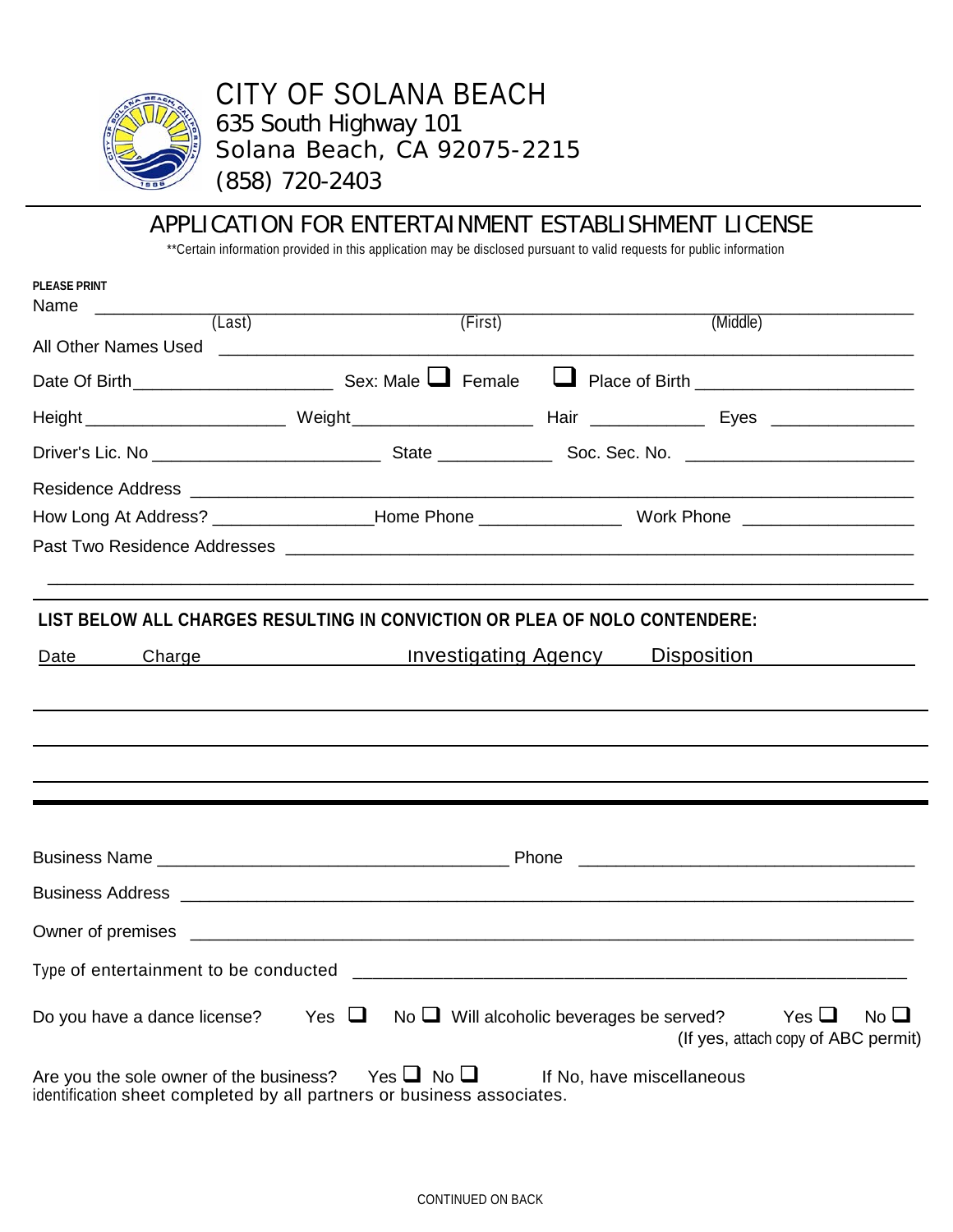## APPLICATION FOR ENTERTAINMENT ESTABLISHMENT LICENSE (Continued)

### **COMPLETE IF APPLICABLE - ONE DAY ENTERTAINMENT**

|                                                     | I CERTIFY UNDER PENALTY OF PERJURY THAT THE INFORMATION I HAVE GIVEN IS TRUE AND CORRECT<br>TO THE BEST OF MY KNOWLEDGE AND BELIEF. I UNDERSTAND AND AGREE TO HAVING ALL REQUIRED<br>NOTICES, UNLESS OTHERWISE SPECIFIED, SENT BY U.S. MAIL TO THE ADDRESS GIVEN ON THIS<br>APPLICATION. I HAVE READ AND UNDERSTAND THE SECTIONS OF THE SOLANA BEACH MUNICIPAL<br>CODE PERTAINING TO ENTERTAINMENT ESTABLISHMENTS.                                                                                                                                                                                                                                                                                    | (If yes, attach copy of ABC permit) |      |  |  |
|-----------------------------------------------------|-------------------------------------------------------------------------------------------------------------------------------------------------------------------------------------------------------------------------------------------------------------------------------------------------------------------------------------------------------------------------------------------------------------------------------------------------------------------------------------------------------------------------------------------------------------------------------------------------------------------------------------------------------------------------------------------------------|-------------------------------------|------|--|--|
|                                                     | Signature of Applicant                                                                                                                                                                                                                                                                                                                                                                                                                                                                                                                                                                                                                                                                                |                                     | Date |  |  |
| 5. Plot Plan Showing:<br>a.<br>b.<br>$\mathsf{C}$ . | 2. Two (2) photographs measuring 1 inch by 1 inch (we can take photographs by appointment)<br>3. Fee new or renewal - FEES ARE NONREFUNDABLE<br>4. Copy of Current ABC license (new and renewal applications)<br>Location of property<br>Location of all streets, alleys, lots, parcels of land, buildings or residences within 700 feet<br>of the exterior boundaries of the property<br>Location of vehicle parking areas<br>6. A document showing that the applicant is the owner of the premises, or an agreement in writing<br>by the owner permitting such use . of the premises.<br>7. Copy of City of Solana Beach Registration Business Certificate<br>Items 5 & 6 FOR NEW APPLICATIONS ONLY |                                     |      |  |  |
| SHERIFF'S DEPARTMENT                                | **ATTENTION ALL AGENCIES** IF APPROVAL GOES PAST THE 30 DAY LIMIT APPLICANT WILL BE REFERRED TO<br>YOUR DEPARTMENT IN CASE OF ANY INQUIRIES.                                                                                                                                                                                                                                                                                                                                                                                                                                                                                                                                                          | <b>NOISE CONTROL</b>                |      |  |  |
|                                                     | Approved $\Box$ Disapproved $\Box$ Approved $\Box$ Disapproved $\Box$                                                                                                                                                                                                                                                                                                                                                                                                                                                                                                                                                                                                                                 |                                     |      |  |  |
|                                                     | By <sub>_________________</sub> Date______________ By________________ Date ______                                                                                                                                                                                                                                                                                                                                                                                                                                                                                                                                                                                                                     |                                     |      |  |  |
| PLANNING DEPARTMENT                                 |                                                                                                                                                                                                                                                                                                                                                                                                                                                                                                                                                                                                                                                                                                       |                                     |      |  |  |
|                                                     | Approved □ Disapproved □                                                                                                                                                                                                                                                                                                                                                                                                                                                                                                                                                                                                                                                                              |                                     |      |  |  |
|                                                     | By__________________ Date ___________                                                                                                                                                                                                                                                                                                                                                                                                                                                                                                                                                                                                                                                                 |                                     |      |  |  |
|                                                     |                                                                                                                                                                                                                                                                                                                                                                                                                                                                                                                                                                                                                                                                                                       |                                     |      |  |  |
|                                                     |                                                                                                                                                                                                                                                                                                                                                                                                                                                                                                                                                                                                                                                                                                       |                                     |      |  |  |